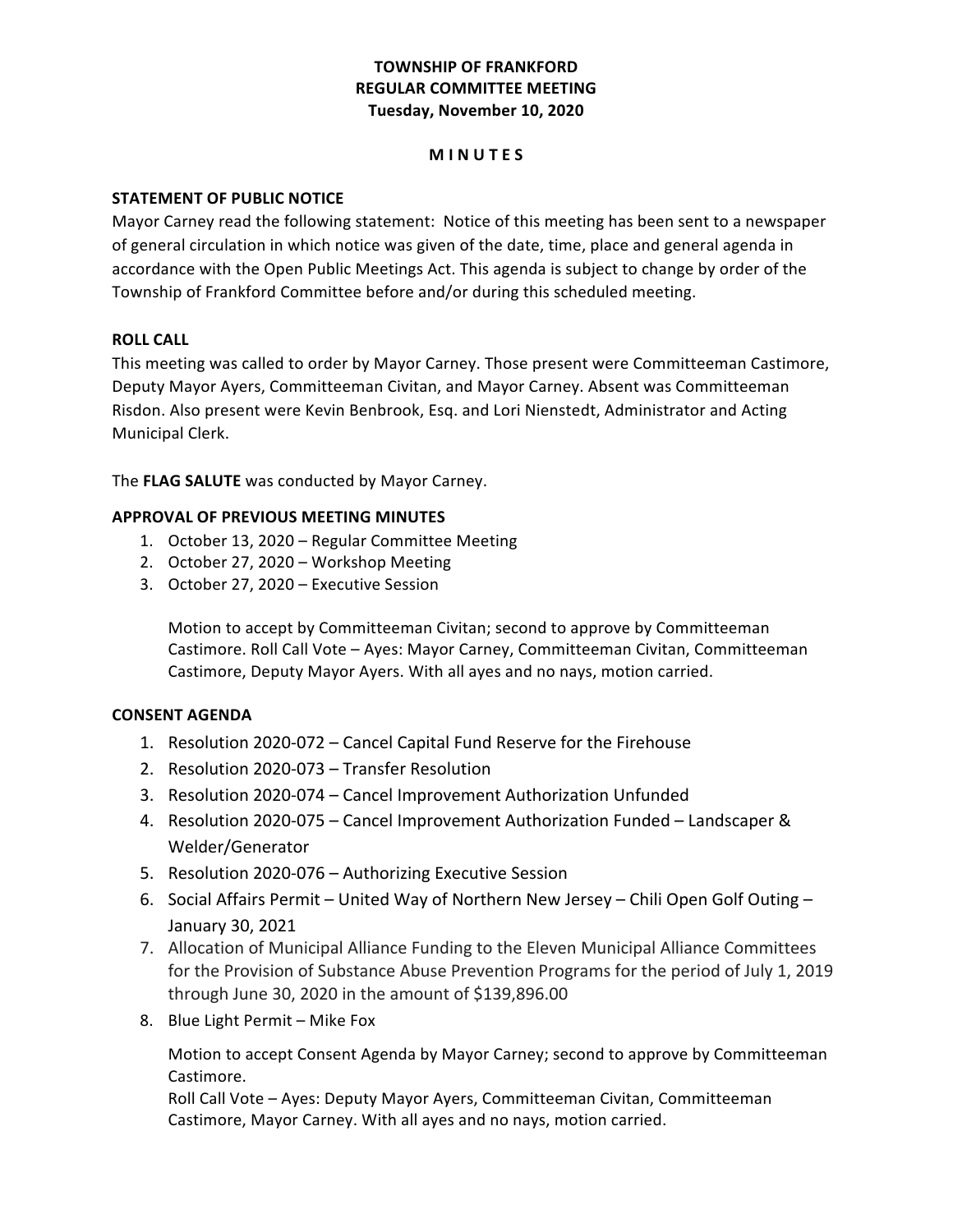### **FIRST READING/INTRODUCTION**

**Ordinance 2020-009 - Purchase Equipment for Fire Department** Motion to introduce by Deputy Mayor Ayers; second to approve by Committeeman Civitan. Roll-Call Vote - Ayes: Committeeman Castimore, Deputy Mayor Ayers, Committeeman Civitan, Mayor Carney. With all ayes and no nays, motion carried.

### **Ordinance 2020-010** – Purchase Mini Hydraulic Excavator

Motion to introduce by Committeeman Civitan; second to approve by Deputy Mayor Ayers. Roll-Call Vote – Ayes: Deputy Mayor Ayers, Committeeman Civitan, Committeeman Castimore, Mayor Carney. With all ayes and no nays, motion carried.

RESOLUTION 2020-077 - Condemning Large-Scale Solar Plans. Tabled until November 24, 2020 Workshop Meeting.

### **RESOLUTION 2020-078** – CARES ACT

Motion to introduce by Committeeman Civitan; second to approve by Deputy Mayor Ayers. All in favor. Motion carried.

### **CONTRACT APPROVAL** - Denville Line Painting - HPA No. 20-226

Motion to accept by Deputy Mayor Ayers, second to approve by Committeeman Castimore. Roll-Call Vote – Ayes: Deputy Mayor Ayers, Committeeman Castimore, Mayor Carney, Committeeman Civitan. With all ayes and no nays, motion carried.

**EMPLOYEE OF THE MONTH** - Mayor Carney and Committee members commended Employee of the Month, Diane Brauchle, for her hard work, dedication, and creativity.

### **APPOINTMENT OF ELECTRICAL SUB-CODE OFFICIAL**

 Mr. Simonis will begin on November 17, 2020 with an annual salary of \$15,000.00.

 Motion to appoint Andrew Simonis as Electrical Sub-Code Official made by Deputy Mayor Ayers, second to approve by Committeeman Castimore. Roll-Call Vote - Ayes: Committeeman Castimore, Deputy Mayor Ayers, Committeeman Civitan, Mayor Carney. With all ayes and no nays, motion carried.

### **CORRESPONDENCE**

• Frankford Seniors Organization thanked the Township Committee for their generous annual contribution to their organization.

### **PUBLIC COMMENT**

 Motion to open to the public made by Mayor Carney, seconded by Committeeman Civitan. All in favor. Motion carried.

- Stanley Van Den Heuvel 81 Lower North Shore, Culver Lake, Branchville asked for status on the vacation of his portion of Hill Street. Attorney Benbrook asked that Derek Kennedy, Surveyor for Mr. Van Den Heuval, send Ms. Nienstedt the map, easement, and a description of the entire vacated alley prior to the Workshop Meeting so the Ordinance can be ready for first reading at that time.
- Mike Fox 44 Beemerville Road asked for clarification on item 1 in the Consent Agenda. Ms. Nienstedt stated that Resolution 2020-072 is required to pass Ordinance 2020-009.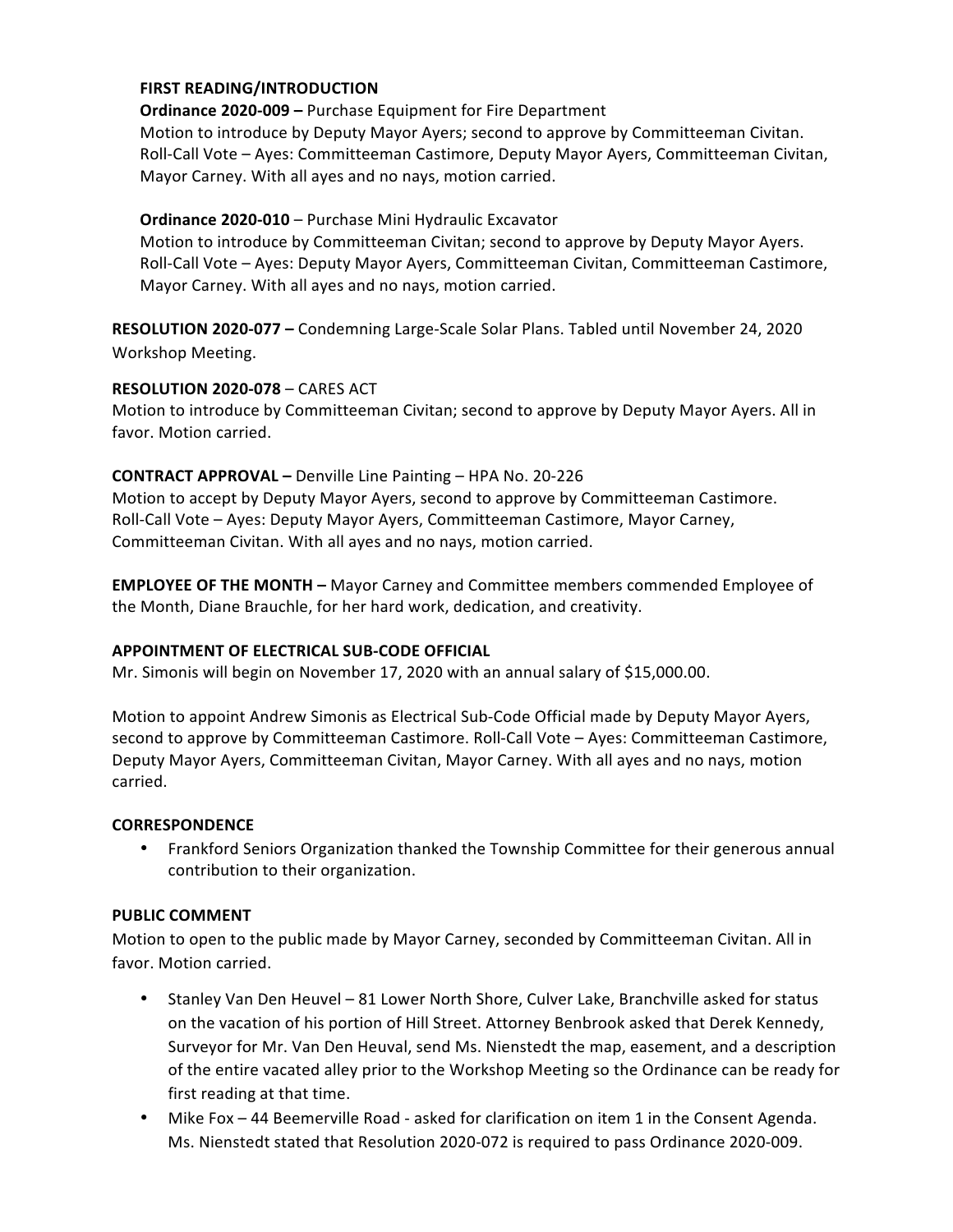Motion to close public comment made by Committeeman Castimore, seconded by Committeeman Civitan. All in favor. Motion carried.

# **UNFINISHED BUSINESS**

- $14^{th}$  Street
	- $\circ$  No easement has been received from the owners of 179 East Shore Culver Road to facilitate installation of the drainage improvement designed by Township Engineer, Harold Pellow.
- 11 & 13 Lakepoint Avenue
	- $\circ$  Attorney Bill Haggerty will follow up with Attorney Benbrook with the information needed for him to proceed with a vacation ordinance once title has been closed on the opposite side of the road.
- • Banners
	- $\circ$  Ms. Nienstedt explained that Administrative Assistant, Katie Radler, obtained pricing for the Hometown Hero Banner Program. Mayor Carney would like the information on the program to be included in the Frankford Township annual newsletter. The program will be launched in 2021.

# **NEW BUSINESS**

- • Fern Street Vacation
	- $\circ$  Attorney Benbrook stated that a vacation ordinance should be on file with the Township. He will check with his Title searcher to see if this is a recorded record. Ms. Nienstedt will e-mail back-up documentation to Harold Pellow and Attorney Benbrook.

# **DEPARTMENT REPORTS**

- 1. Animal Control Officer Report October 2020
- 2. DPW Report October 2020
- 3. Tax Collector's Report October 2020
- 4. Zoning Report October 2020
- 5. Treasurer's Report October 2020
- 6. Fire Prevention Update Bernie Kotchkowski detailed the revenues generated by Fire Prevention and proposed possible uses for said monies.

# **TOWNSHIP CLERK REPORT**

- Executive Order 192 Protocols are being followed with office and DPW staff. Temperatures are being taken daily.
- Joint Court Update
	- $\circ$  A review of the draft court contract written by Attorney Benbrook was held with the Mayors of Sandyston and Montague. Review comments were logged and shared with Attorney Benbrook for his consideration. Ms. Nienstedt will supply Attorney Benbrook with ticket generation data and revenues obtained in September by Blairstown CFO, Christine Rolef.
- • Halloween Trunk-or-Treat
	- $\circ$  The first annual Trunk-or-Treat event was highly attended and well received by residents.
- Santa Calls
	- $\circ$  Ms. Nienstedt and her husband will be making calls to Frankford children whose parents have registered them for phone calls from Santa in early December.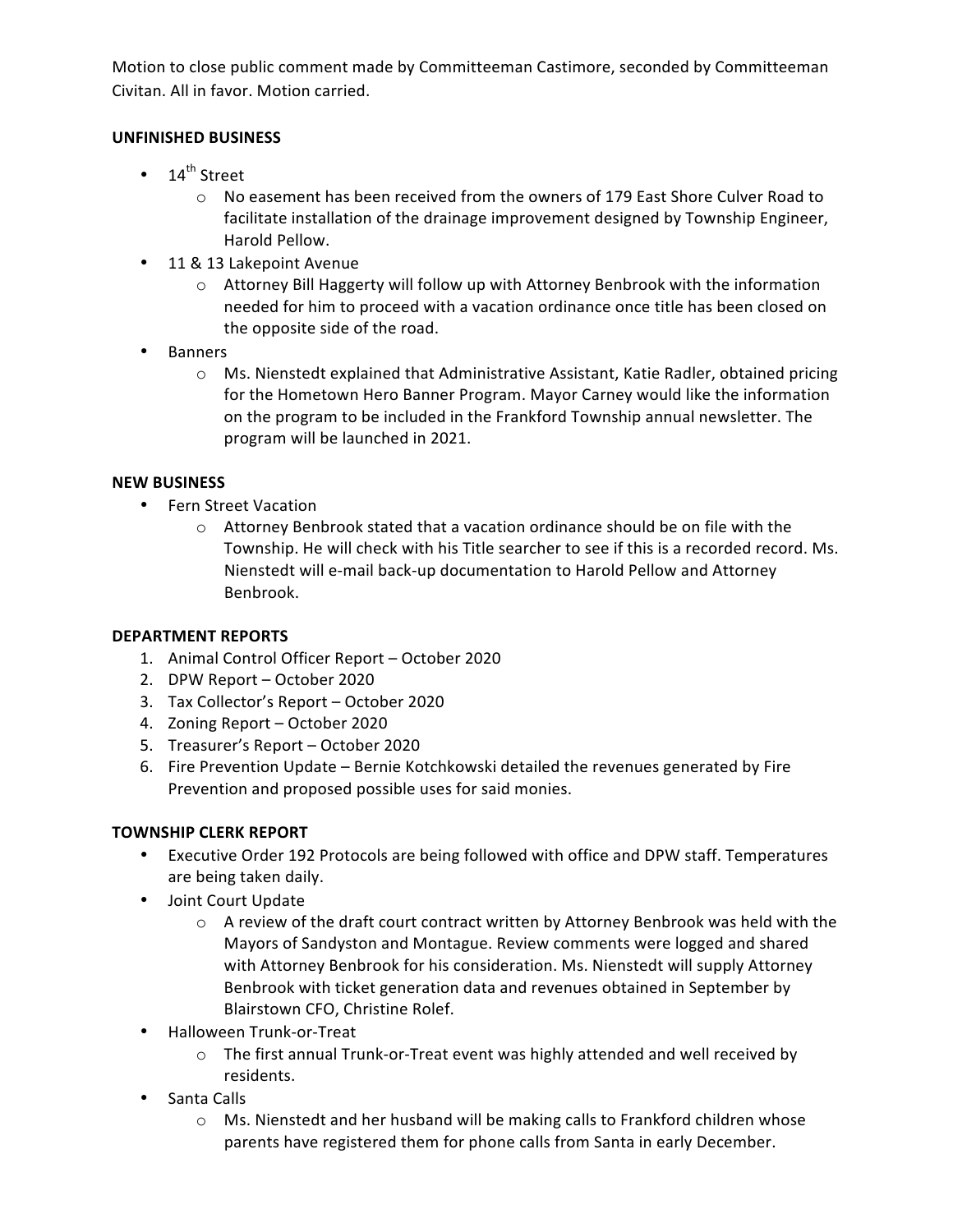- • Gingerbread House Contest
	- $\circ$  The office Staff are hosting a virtual Gingerbread House Decorating Contest in light of COVID-19 restrictions.

## **TOWNSHIP ATTORNEY REPORT**

- The Dell House Foreclosure notice will be published in the local paper by the end of this week.
- Scandia Spa will not be in foreclosure as they are making their monthly payments.

# **TOWNSHIP COMMITTEE MEMBER REPORTS**

- • Open Space
	- $\circ$  A contract was sent to Bob Canace, who will be returning a signed copy to Ms. Nienstedt.
	- $\circ$  Mr. Benbrook has requested Committeeman Risdon respond to him regarding his vote on the request made by the Watershed Foundation for a contribution of funds for purchase of the golf course. If Mr. Risdon's father's estate is not directly adjacent to the golf course, then it is a non-issue. Mr. Benbrook will seek further clarification from Mr. Risdon.
- • Schools
	- $\circ$  Mayor Carney reiterated the need for residents to be more involved with regard to the school board as there have been inconsistencies regarding their stated approach to COVID-19 and what actually has been occurring.
	- $\circ$  Local mayors are wanting to change the date of the school board election. Attorney Benbrook provided cautionary advice in making such an action as the Statute gives no direction on whom has the final say in setting the election date for school boards. Attorney Benbrook stated that the Township could approve a Resolution changing the school board election date of the local Frankford Township School. He will create a sample Resolution before the end of the week.

## **BILLS LIST APPROVAL**

Motion to accept the 10/14/2020 to 11/06/2020 Bills List by Committeeman Civitan, second to approve by Committeeman Castimore.

Roll-Call Vote - Ayes: Committee Castimore, Deputy Mayor Ayers, Committeeman Civitan, Mayor Carney. With all ayes and no nays, motion carried.

## **2021 SALARY ADMINISTRATION**

Mayor Carney extolled the current office staff, highlighting their hard work ethic, dedication to the community, and strong working relationship. As such, he recommended these qualities be considered in making decisions for 2021 salary administration. His sentiments were echoed by Committeeman Castimore, who added the importance of retaining the current staff.

The Committee will continue to discuss salary administration at the November 24, 2020 Workshop Meeting.

## **PUBLIC COMMENT**

Motion to open to the public made by Committeeman Castimore, seconded by Committeeman Civitan. All in favor. Motion carried.

 With no comments made, a motion to close public comment was made by Mayor Carney, seconded by Committeeman Civitan. All in favor. Motion carried.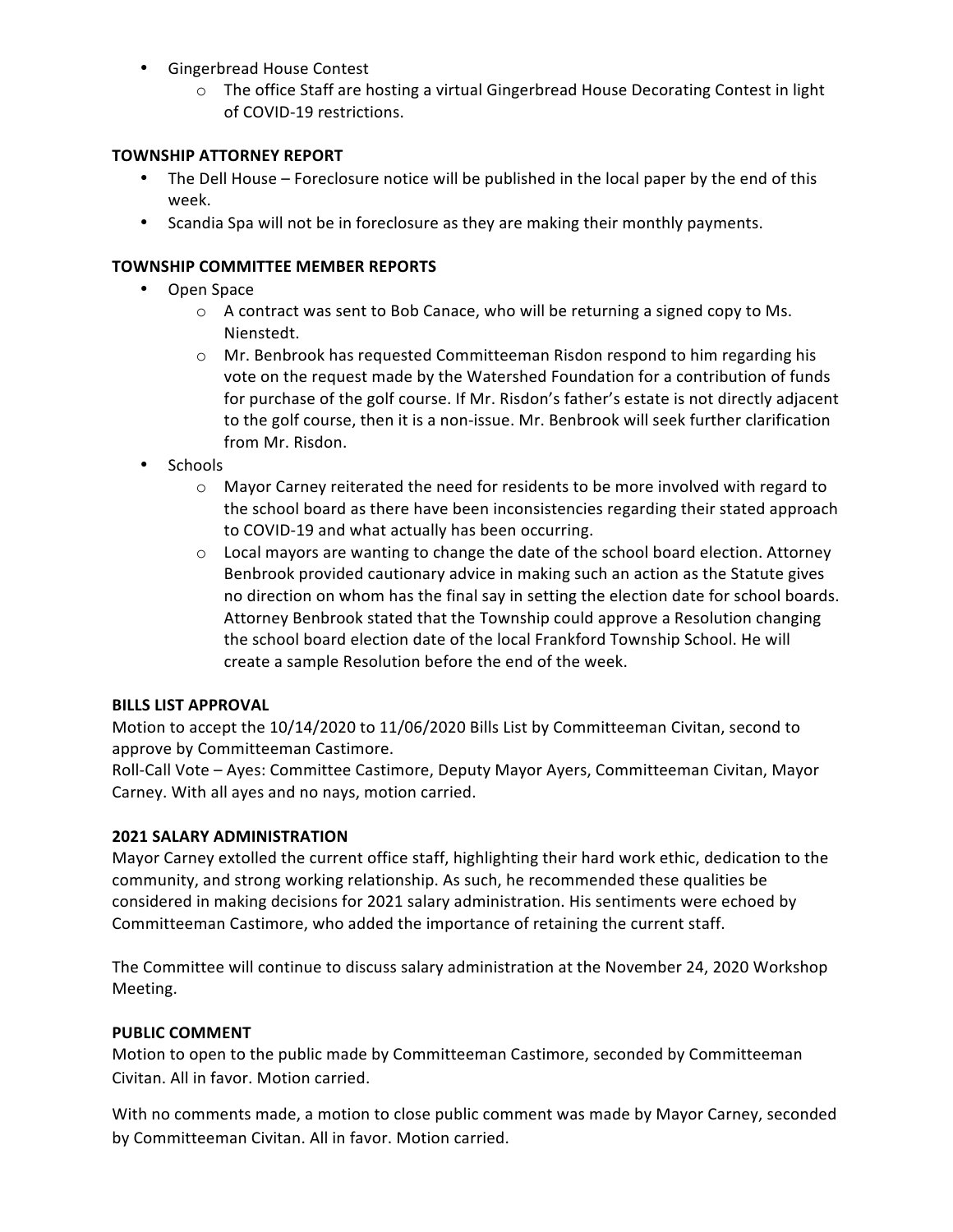### **EXECUTIVE SESSION**

A motion was made by Committeeman Civitan to enter Executive Session, seconded by Deputy Mayor Ayers. All in favor. Motion carried.

Following Executive Session, a motion was made by Committeeman Castimore to exit Executive Session and re-open to the public, seconded by Committeeman Civitan. All in favor. Motion carried.

Attorney Benbrook reported that a discussion with respect to the Fire Sub-code Official took place. The Committee was not satisfied with the way said official interacts with the staff and other subcode officials. His actions and conduct have been deemed unacceptable.

A motion to issue a termination letter to Frankford Township's Fire Sub-code Official was made by Committeeman Castimore, seconded by Committeeman Civitan. Roll-Call Vote - Ayes: Committeeman Castimore, Deputy Mayor Ayers, Committee Civitan, Mayor Carney. With all ayes and no nays, motion carried.

Discussion was held concerning recent revelations regarding significant overpayments of health insurance waiver payments. Said payments were not in compliance with State Statute and Frankford Township's Personnel Policy. While action is not being taken this evening, the Committee has authorized Attorney Benbrook to work to compile information to present to appropriate agencies and individuals.

### **ADJOURNMENT**

A motion was made by Committeeman Civitan to adjourn the meeting, seconded by Committeeman Castimore. All in favor. Motion carried.

**ATTEST:**

 **Lori Nienstedt, Administrator Acting Municipal Clerk**

**\_\_\_\_\_\_\_\_\_\_\_\_\_\_\_\_\_\_\_\_\_\_\_\_\_\_**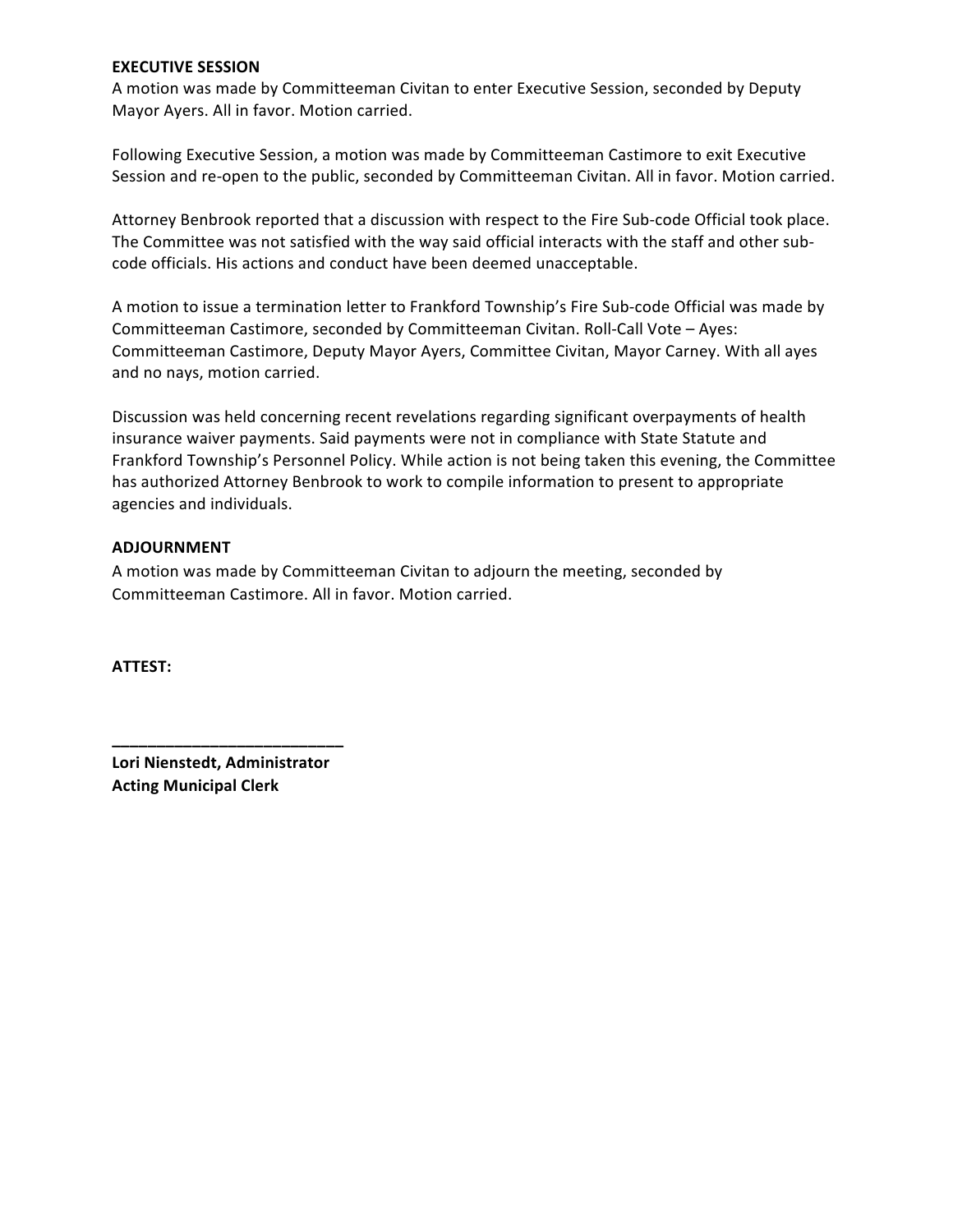# **FRANKFORD TOWNSHIP SUSSEX COUNTY, NEW JERSEY**

# **Resolution 2020 - 072**

# **RESOLUTION TO CANCEL CAPITAL FUND RESERVE FOR FIREHOUSE**

WHEREAS, Certain Reserves remain dedicated to a project now completed; and

**WHEREAS,** it is necessary to formally cancel said balance so that the unexpended balance will be cancelled into Fund Balance; and

**NOW, THEREFORE, BE IT RESOLVED,** by the Township Committee of the Township of Frankford, Sussex County, New Jersey, that the following unexpended and dedicated balances of the Capital Fund Reserve for the Firehouse in the amount of \$11,112.50 be cancelled into Fund Balance.

# **CERTIFICATION**

I certify the foregoing to be a true and accurate copy of a Resolution adopted by the Mayor and Committee of the Township of Frankford at a workshop meeting held on November 10, 2020.

**ATTEST**: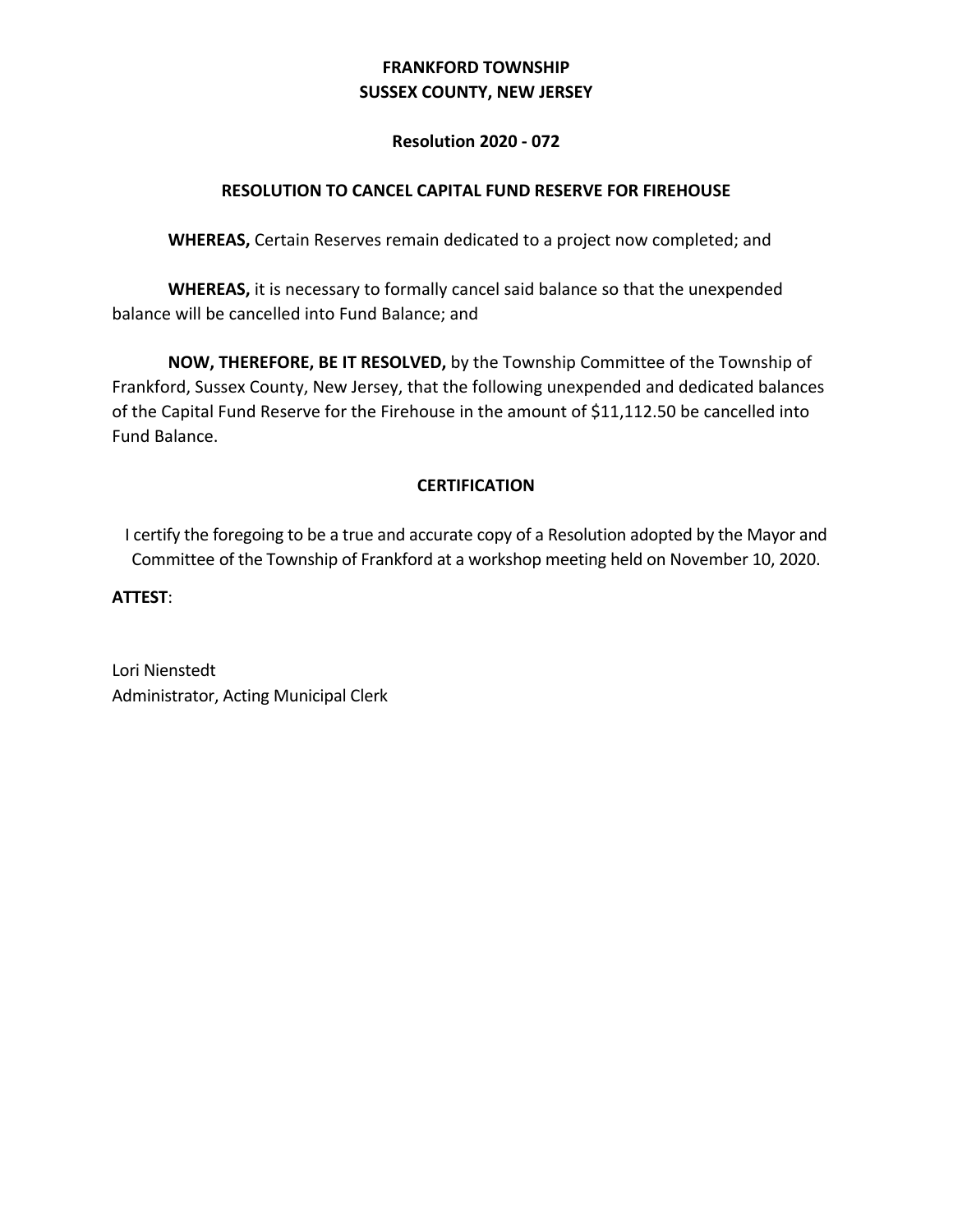# **Frankford Township County of Sussex, State of New Jersey**

# **Resolution 2020-073**

# **Transfer Resolution**

WHEREAS, there is a need for adjustments to the 2020 municipal budget appropriations, and

WHEREAS, N.J.S.A. 40:4-58 permits transfers to be made in the last two months of the calendar year and first three months of the calendar year

 NOW THEREFORE BE IT RESOLVED by the Township Committee of the Township of Frankford that the following transfers be made in the amounts so noted:

| <b>FROM</b>                 | AMOUNT     | TO                          |
|-----------------------------|------------|-----------------------------|
| Streets & Roads S&W         | \$6,500.00 | Coronavirus Response        |
| <b>General Liability</b>    | \$2,366.00 | Worker's Comp Insurance     |
| Park Building & Grounds S&W | \$3,544.20 | Park Building & Grounds O&E |

# **CERTIFICATION**

I certify the foregoing to be a true and accurate copy of a Resolution adopted by the Mayor and Committee of the Township of Frankford at a workshop meeting held on November 10, 2020.

# **ATTEST**: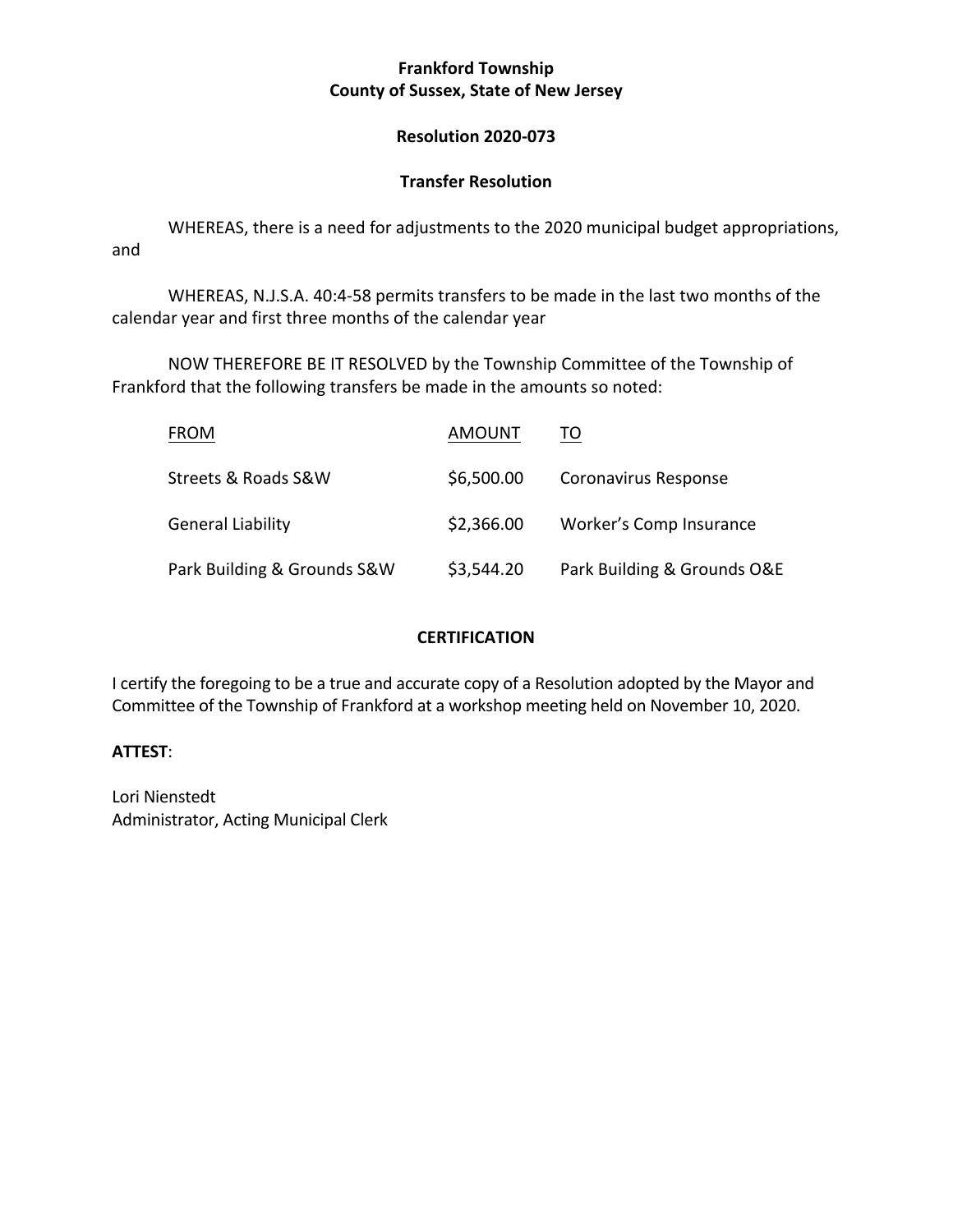# **COUNTY OF SUSSEX, STATE OF NEW JERSEY TOWNSHIP OF FRANKFORD**

# **RESOLUTION 2020-074**

# **RESOLUTION TO CANCEL IMPROVEMENT AUTHORIZATION - UNFUNDED FOR COMPLETED PROJECT – MUNICIPAL BUILDING/STEPS & ROOF**

 **WHEREAS,** a General Capital Improvement appropriation balance remains dedicated to a project now completed; and

**WHEREAS,** it is necessary to formally cancel said balance so that the unexpended balance may be returned to Fund Balance and unused debt authorization may be cancelled;

**NOW, THEREFORE, BE IT RESOLVED,** by the Township Committee of Frankford Township, New Jersey, that the following unexpended and dedicated balance for the General Capital Appropriation be cancelled:

| Date  | <b>Project Description</b> | Amount Funded |
|-------|----------------------------|---------------|
| Auth. |                            | Cancelled     |
|       |                            |               |

08/07/19 Municipal Building (Roof/Steps) – Bond Ordinance 2019-16 \$13,872.00

## **CERTIFICATION**

I certify the foregoing to be a true and accurate copy of a Resolution adopted by the Mayor and Committee of the Township of Frankford at a workshop meeting held on November 10, 2020.

## **ATTEST**: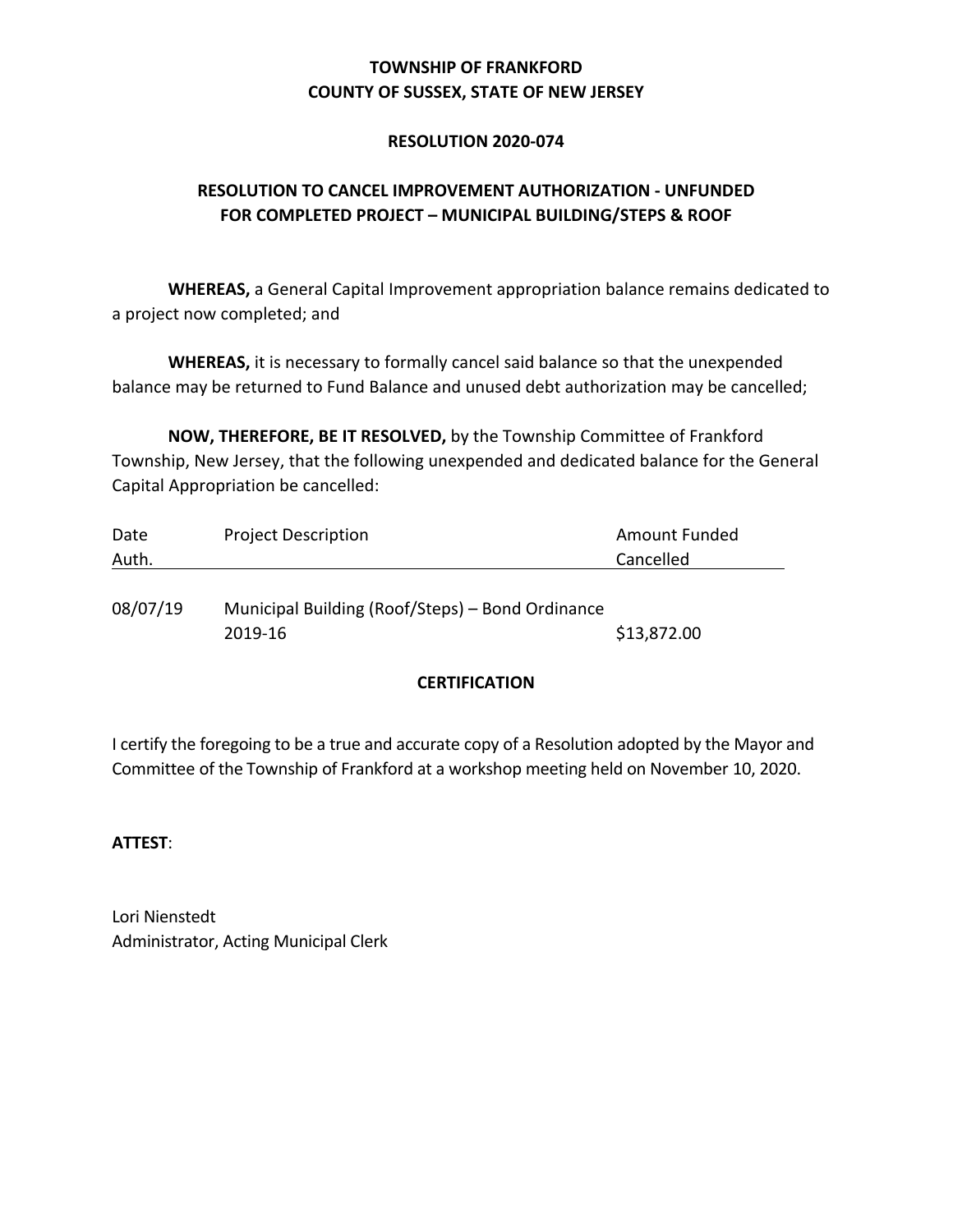## **TOWNSHIP OF FRANKFORD COUNTY OF SUSSEX STATE OF NEW JERSEY**

#### **RESOLUTION 2020-075**

## **RESOLUTION TO CANCEL IMPROVEMENT AUTHORIZATION FUNDED FOR COMPLETED PROJECTS – LANDSCAPING INSTALLATION AND WELDER/GENERATOR**

 **WHEREAS,** General Capital Improvement appropriation balances remain dedicated to a project that is completed; and

be returned to Fund Balance and Various Reserves – Purchase of Road Equipment and unused debt authorization may be cancelled; **WHEREAS,** it is necessary to formally cancel said balance so that the unexpended balance may

**NOW, THEREFORE, BE IT RESOLVED,** by the Township Committee of Frankford Township, New Jersey, that the following unexpended and dedicated balances for the General Capital Appropriations be cancelled:

| Date     | <b>Project Description</b>                                | Amount Funded |
|----------|-----------------------------------------------------------|---------------|
| Auth.    |                                                           | Cancelled     |
| 07/14/20 | Landscaping for Municipal Building - Ordinance<br>2020-04 | 672.75        |
| 07/14/20 | Purchase of Welder/Generator - Ordinance<br>2020-06       | \$3,977.15    |

## **CERTIFICATION**

I certify the foregoing to be a true and accurate copy of a Resolution adopted by the Mayor and Committee of the Township of Frankford at a workshop meeting held on November 10, 2020.

## **ATTEST**: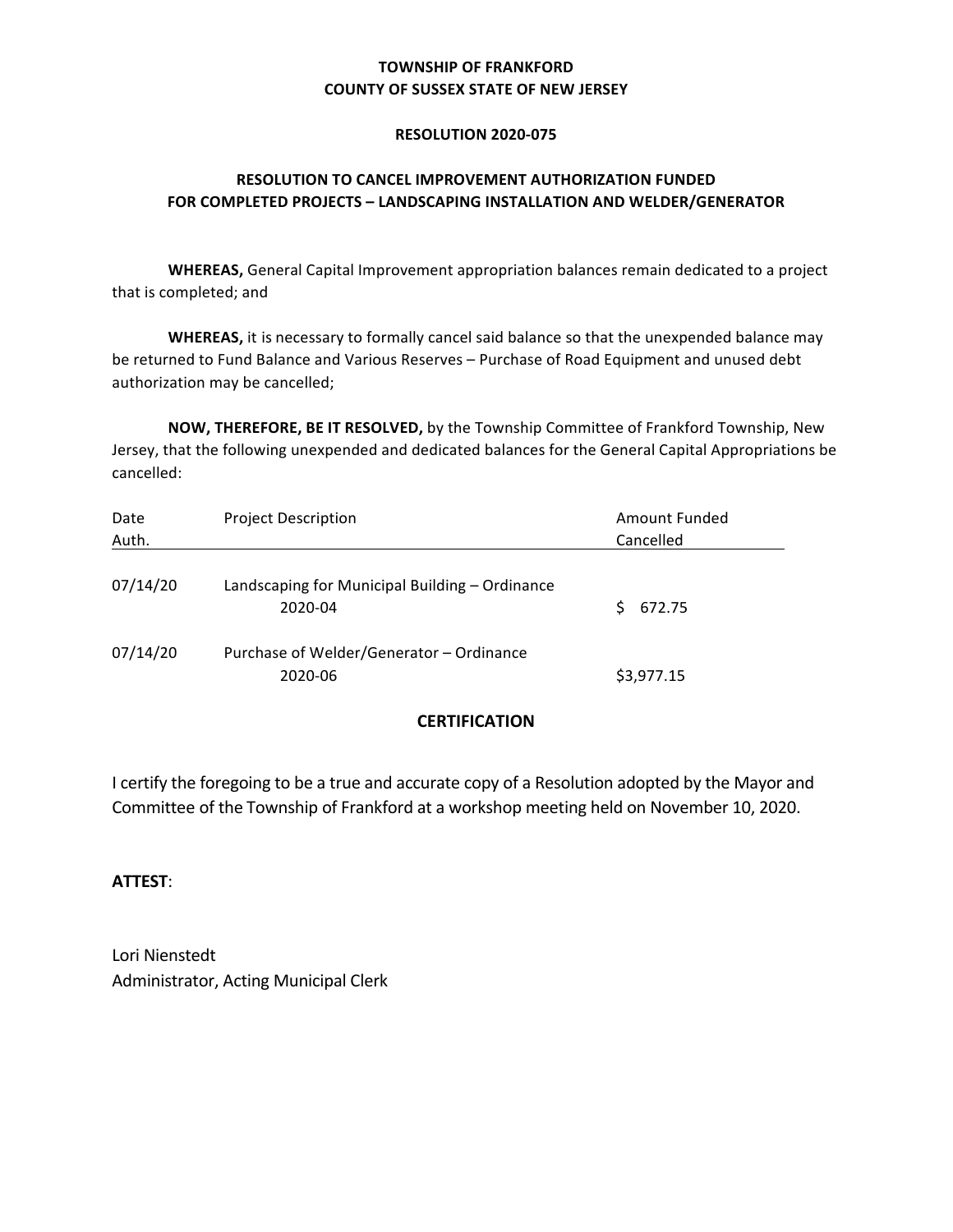# **TOWNSHIP OF FRANKFORD TOWNSHIP COMMITTEE**

## **RESOLUTION 2020-076**

## **OPEN PUBLIC MEETING ACT – AUTHORIZATION EXECUTIVE SESSION**

## **November 10, 2020**

**WHEREAS**, N.J.S.A. 10:4-12, Open Public Meetings Act, permits the exclusion of the public

from a meeting in certain circumstances; and

WHEREAS, this public body is of the opinion that such circumstances presently exist.

**NOW, THEREFORE BE IT RESOLVED,** by the Township Committee of the Township of

Frankford, County of Sussex, State of New Jersey, as follows:

1. The public shall be excluded from discussion of the hereinafter specified subject

matters: 

- A. PERSONNEL
- circumstances under which the discussion conducted in closed session can be disclosed to 2. Minutes will be kept of the meeting in closed session and the time and the public and cannot be determined at this time.
- 3. This Resolution shall take effect immediately.

I certify the foregoing to be a true and accurate copy of a Resolution adopted by the Mayor and Committee of the Township of Frankford at a workshop meeting held on November 10, 2020.

## **ATTEST**: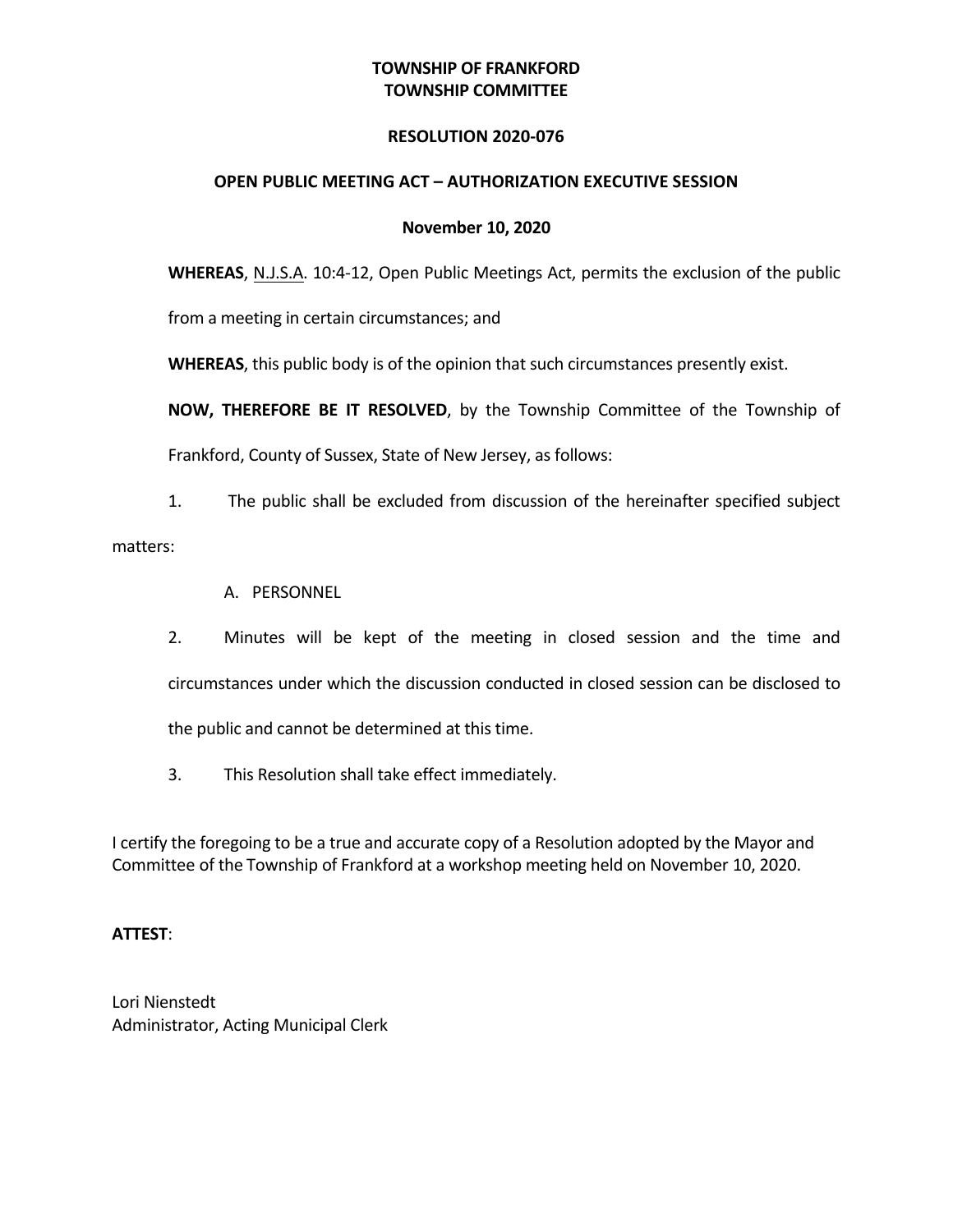### **TOWNSHIP OF FRANKFORD**

#### **COUNTY OF SUSSEX, STATE OF NEW JERSEY**

### **RESOLUTION 2020-078**

#### **APPLICANT'S RESOLUTION**

#### **LOCAL GOVERNMENT EMERGENCY FUND (CRF) GRANT**

WHEREAS, as the public health emergency associated with the COVID-19 pandemic continues, the most significant negative financial impacts faced by county and municipal governments throughout New Jersey result from extreme economic contraction, deficits in tax and fee revenues, and extraordinary increases in public safety and health and human services expenditures; and

WHEREAS, severe fiscal stress limits the ability of counties and municipalities to maintain essential services and take the steps necessary to fight COVID-19; and

 WHEREAS, without substantial federal assistance, residential taxpayers would absorb the primary impact of meeting these extraordinary needs and closing any associated operating deficits; and

 WHEREAS, the Department of Community Affairs ("DCA"), through the Division of Local Government Services ("DLGS" or "Division"), has been deemed the lead agency for the distribution of the Local Government Emergency Fund (the "LGEF" or "Program"), provided through an allocation of the State of New Jersey's CARES Act Coronavirus Relief Fund (CRF Funds); and

 WHEREAS, counties and municipalities excluded from the federal government's direct CRF allocation plan, as well as those counties and municipalities that are currently the most impacted by COVID-19 in comparison to their available resources, are eligible for LGEF funds pursuant to a maximum distribution determined by formula; and

WHEREAS, a total of \$60 million is currently being made available under the Program, with a potential \$60 million more to be allocated; and

 WHEREAS, LGEF Grants exist to support costs incurred as part of a local unit's response to COVID-19.

NOW, THEREFORE, BE IT RESOLVED by the Governing Body of the Township of Frankford, that the Township of Frankford will apply for a LGEF Grant in the amount of \$10,731.80.

### **CERTIFICATION**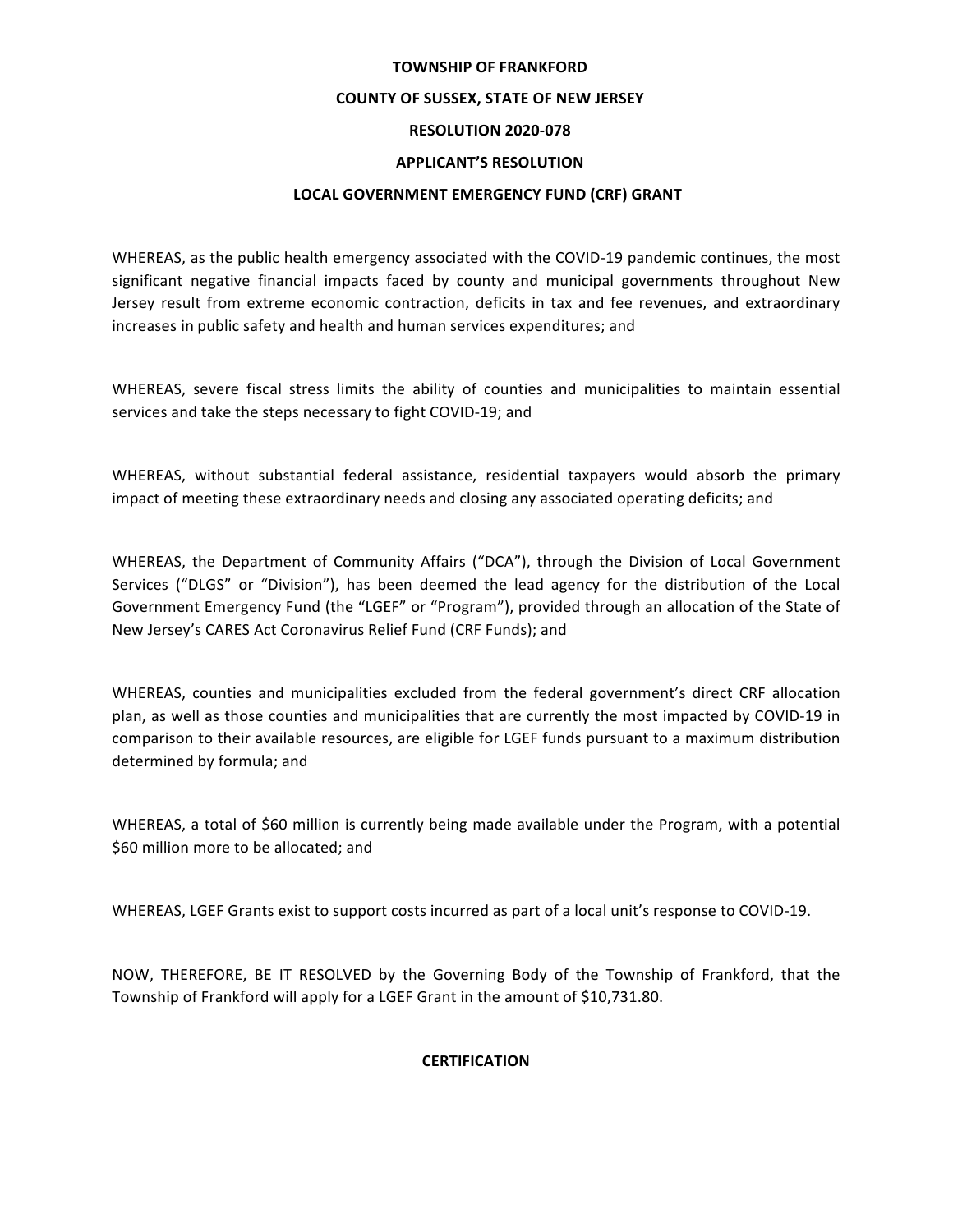I, Lori Nienstedt, Administrator, Acting Municipal Clerk of the Township of Frankford in the County of Sussex, and the State of New Jersey do hereby Certify that the foregoing Resolution is a true copy of the Original Resolution duly passed and adopted by a majority of the full membership of the Township of Frankford at its meeting of November 10, 2020

ATTEST:\_\_\_\_\_\_\_\_\_\_\_\_\_\_\_\_\_\_\_\_\_\_\_\_\_\_\_\_\_\_\_\_\_\_\_\_\_\_\_\_\_\_\_\_

Lori Nienstedt, Lori Nienstedt, Administrator, Acting Municipal Clerk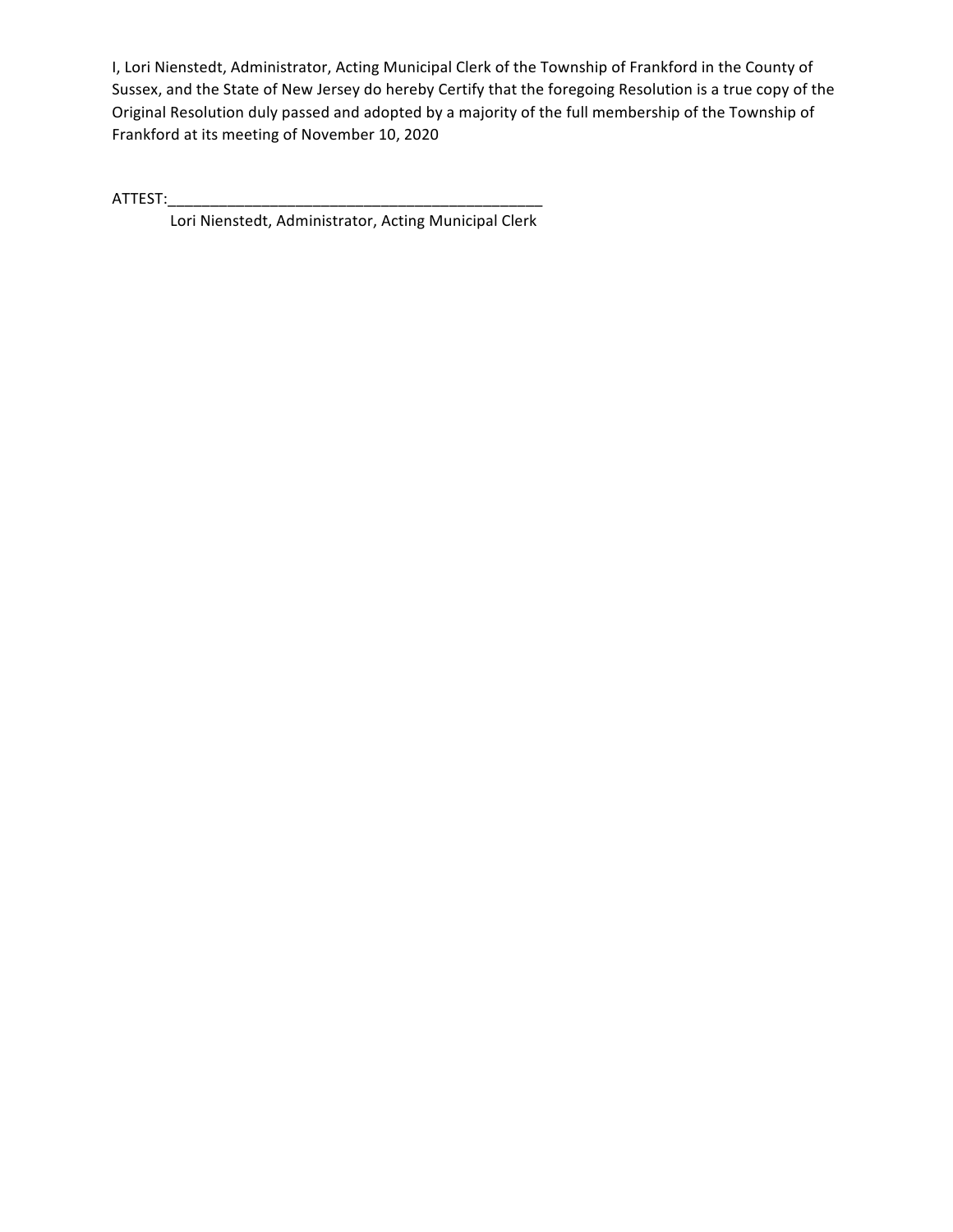# **FRANKFORD TOWNSHIP SUSSEX COUNTY, NEW JERSEY**

### **ORDINANCE 2020-009**

# **AN ORDINANCE OF THE TOWNSHIP OF FRANKFORD, COUNTY OF SUSSEX, STATE OF NEW JERSEY, PROVIDING FOR THE PURCHASE OF EQUIPMENT FOR FIRE DEPARTMENT FOR THE TOTAL COST OF \$11,000, APPROPRIATING A SUM OF \$11,000.00 FROM FUND BALANCE IN THE CAPITAL TRUST**

 BE IT ORDAINED by the Township Committee of the Township of Frankford, County of Sussex, State of New Jersey, as follows:

Section 1. The funding for the Purchase of Equipment for the Fire Department not to exceed \$11,000, which is hereby appropriated for such purposes from Fund Balance located in the Capital Trust Fund.

Section 2. This Ordinance shall take effect upon publication of notice of final adoption as provided by law.

## **NOTICE**

PLEASE TAKE NOTICE that the above ordinance was introduced at first reading on Tuesday, November 10, 2020 and will be considered for adoption after a public hearing to be held on Tuesday, December 8, 2020 at 7:00 PM in the Municipal Building, 151 US Highway Route 206, Augusta, NJ.

 Lori Nienstedt, Administrator, Acting Municipal Clerk

\_\_\_\_\_\_\_\_\_\_\_\_\_\_\_\_\_\_\_\_\_\_\_\_\_\_\_\_\_\_\_\_\_\_